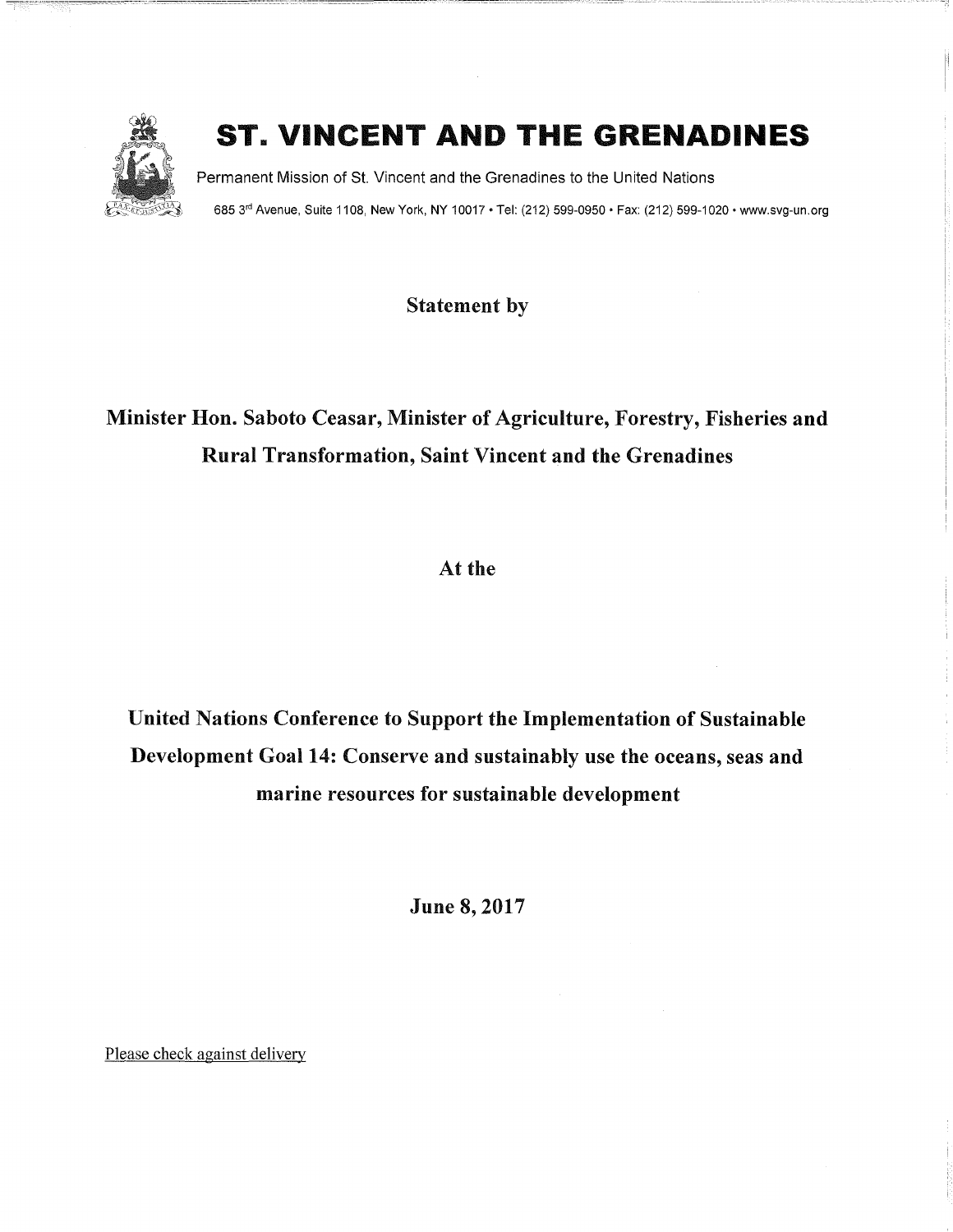Mr President, Excellencies, Distinguished Representatives, Ladies and Gentlemen

Saint Vincent and the Grenadines wishes to congratulate the Secretary General, the President of the General Assembly and the Co-Presidents on the convening and hosting of this very important event.

At the outset, Saint Vincent and the Grenadines wishes to reaffirm our unwavering commitment to the conservation and sustainable use of our oceans, seas and marine resources and acknowledges the need for a global partnership in realising Sustainable Development Goal 14. As a Small Island Developing State with ocean territory that is over 90 times our terrestrial territory, the importance of the oceans, seas and marine resources for our sustainable development cannot be overstated. This recognition is borne out in the SAMOA Pathway when it states "healthy, productive and resilient oceans and coasts are critical for, among other things, poverty eradication, access to sufficient, safe and nutritious food, livelihoods, economic development and essential ecosystem services". Accordingly, we have instituted policies that contribute to the conservation and sustainable use of our ocean.

Mr President, in the area of conservation, Saint Vincent and the Grenadines has committed, as part of the Caribbean Challenge Initiative, to effectively conserve and manage at least 20% of the marine and coastal environment by 2020, which goes beyond the 10% stipulated in SDG 14.5. Our commitment in this area underscores the seriousness with which we approach the subject of conservation of our Ocean.

Further to this, my country welcomes the ongoing preparatory process towards the development of an internationally legally binding instrument under the United Nations Convention on the Law of the Sea on the conservation and sustainable use of marine biological diversity of areas beyond national jurisdiction.

Also, Saint Vincent and the Grenadines is playing its part in abating marine pollution, small though we may be, we recognize that all actions contribute to the degradation of our global commons. In May of this year we introduced regulations to ban the importation, manufacture and use of expanded polystyrene food service products, that is, Styrofoam containers. The ban on importation has already come into effect and the ban on use will come into effect on the 31st of January 2018.